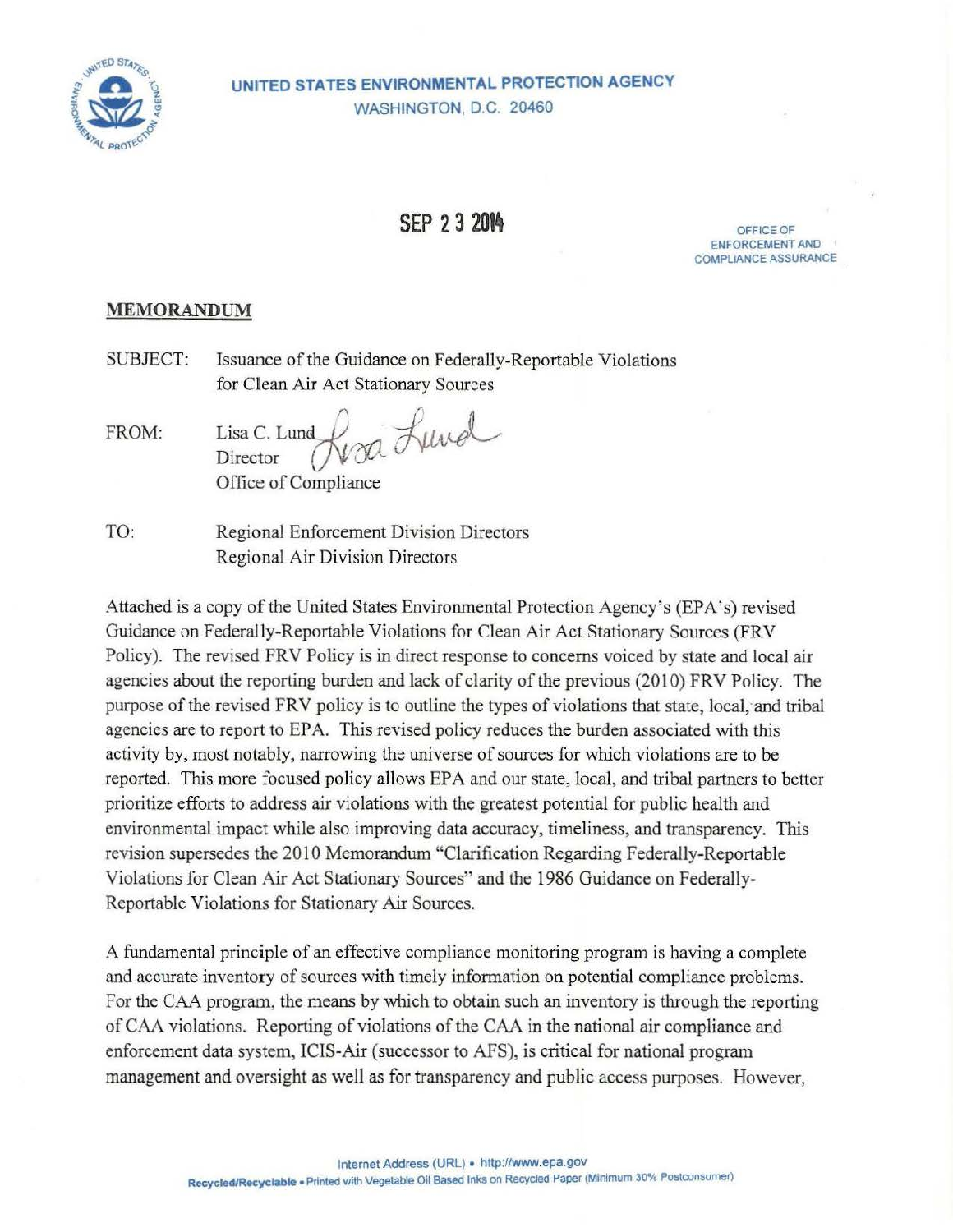EPA recognizes the need to prioritize the use of the limited resources available to the state, local, and tribal agencies. To minimize their reporting burden, EPA is limiting the FRV reportable source universe whose violations of federally enforceable CAA requirements are reportable to lCIS-Air and the scope of.data to be reported as provided in the attached FRV Policy. The FRV reportable source universe is a subset of the ICIS-Air reportable source universe identified in the 2010 "Source Compliance and State Action Reporting Information Collection Request" (ICR).

The focused FRV reportable source universe whose violations are to be reported to EPA (emission limitation violations and certain procedural violations) is as follows: Title V major sources; synthetic minor sources that emit or have the potential to emit at or above 80 percent of the Title V major source threshold; sources included in an alternative CAA Stationary Source Compliance Monitoring Strategy (CMS) plan; and any source at which a High Priority Violation (HPV) has been identified. This FRV reportable source universe reduces the state, local, and tribal agency burden of reporting CAA violations, which in turn, should result in improved reporting.

In revising this FRV Policy, we have taken into account our discussions and consultation with the national and regional organizations representing air compliance and enforcement programs, as well as with individual state, local, and tribal agencies. As a result of our discussions, EPA developed a better appreciation for the resource constraints and prioritization challenges that our partners face. We will monitor implementation of this policy. EPA will again reach out to our state, local, and tribal partners for input should any significant revisions be considered in the future.

fn implementing this policy, the state, local, and tribal agencies should be familiar with the "Timely and Appropriate Response to High Priority Violations" (HPV Policy) which has recently been revised on August 25, 2014. As a subset of federally reportable violations, HPVs are subject to additional reporting and oversight by EPA. The broader universe of FRVs provides context to the HPV universe and provides the public with access to a broader range of information on the violations and air pollution that affect their communities.

The FRV Policy is to be implemented consistent with the 2010 ICR and any subsequent revisions. EPA is currently in the process of renewing the ICR with the renewal expected in January 2015. Delegated agencies will have an opportunity to fully assess and officially comment on reporting burden and reporting requirements associated with the CAA stationary source program as part of the ICR renewal process.

This revised policy also reflects the upcoming completion of ICIS-Air. The ongoing training for the state, local, and tribal agencies on the new system and the development of ICIS-Air business rules will provide additional detailed guidance on the reporting of information to help promote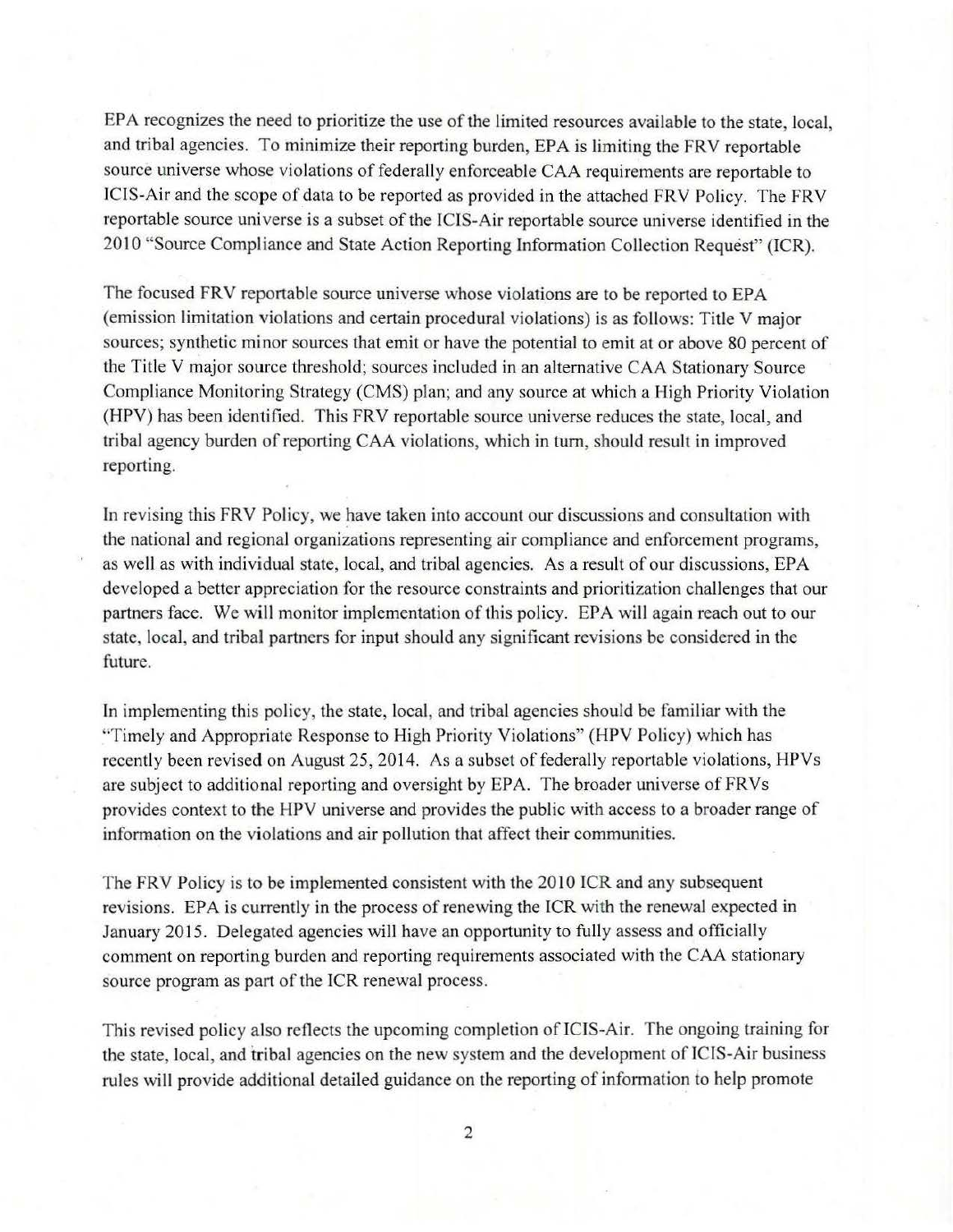consistency in data entry and policy implementation. Reporting into ICIS-Air is scheduled to become available on October 27, 2014.

Please share this revised policy with your counterparts at all affected state, local, and tribal agencies in your region. If you or your staff has any questions concerning the FRV Policy, please contact Robert Lischinsky at 202-564-2628 or at lischinsky.robert@epa.gov.

#### Attachment

cc: Cynthia Giles, Assistant Administrator, Office of Enforcement and Compliance Assurance Shari Wilson, Deputy Assistant Administrator, Office of Enforcement and Compliance Assurance Susan Shinkman, Director, OCE Phillip Brooks, Director, AED, OCE Edward J. Messina, Director, MAMPD, OC Peter Tsirigotis, Director, SPPD, OAQPS Richard Wayland, Director, AQAD, OAQPS Toni Colon, Communications & Tribal Programs Group, OID, OAQPS Regional Enforcement Coordinators (1-X) Regional Air Enforcement Branch Chiefs (1-X) Compliance and Enforcement Committee Co-Chairs, NACAA Rebekah Fitzgerald, AAPCA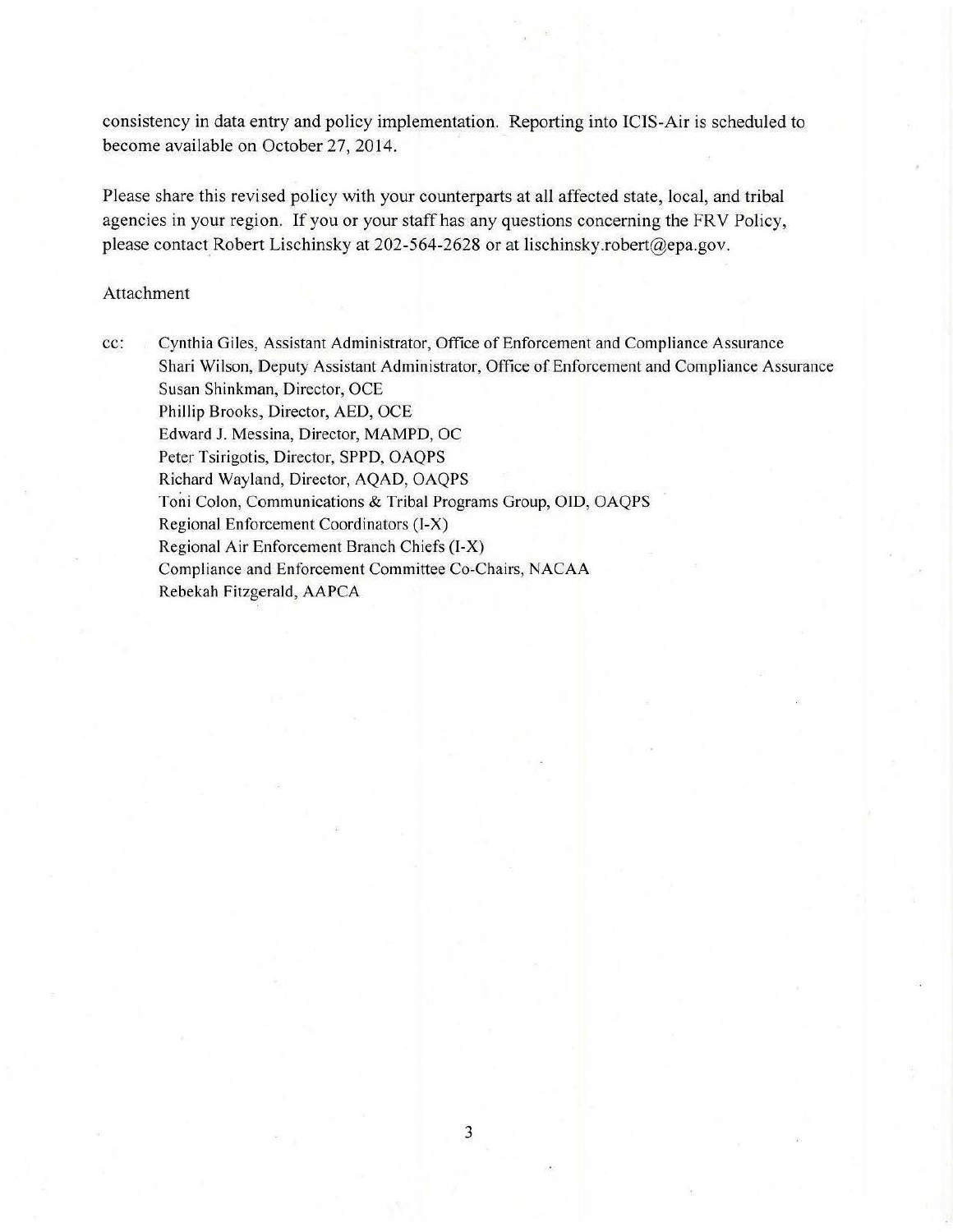# **GUIDANCE ON FEDERALLY-REPORTABLE VIOLATIONS FOR CLEAN AIR ACT STATIONARY SOURCES**

**September 2014**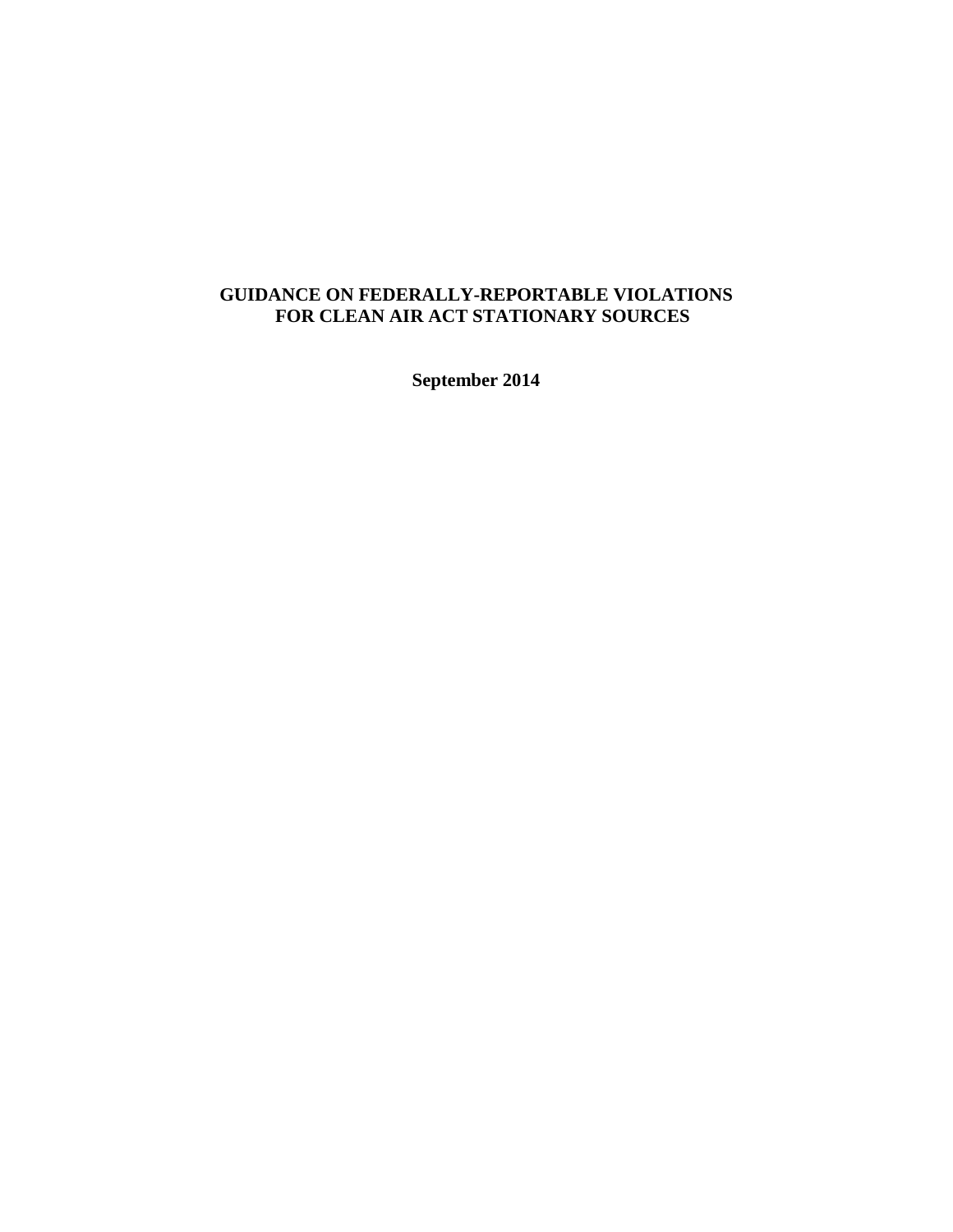#### **DISCLAIMER**

The discussion in this document is intended solely as guidance. This document is not a regulation. It does not impose legally binding requirements on the United States Environmental Protection Agency (EPA), states, locals, tribes, or the regulated community. This policy does not confer legal rights or impose legal obligations upon any member of the public. The general description provided here may not apply to a particular situation based on the circumstances. Interested parties are free to raise questions and objections about the substance of this policy and the appropriateness of the application of this policy to a particular situation. EPA retains the discretion to adopt approaches on a case-by-case basis that differ from those described in this policy where appropriate. This document may be revised periodically without public notice. EPA welcomes public input on this document at any time.

Please direct questions regarding this policy and the meaning of Federally Reportable Violations as discussed herein to Robert Lischinsky of the Monitoring, Assistance, and Media Programs Division in the Office of Compliance at 202-564-2628 or at [lischinsky.robert@epa.gov.](mailto:lischinsky.robert@epa.gov) Please direct questions regarding ICIS-Air data entry to Jason Swift of the Enforcement Targeting and Data Division in the Office of Compliance at 202-564-6692 or at [swift.jason@epa.gov.](mailto:swift.jason@epa.gov)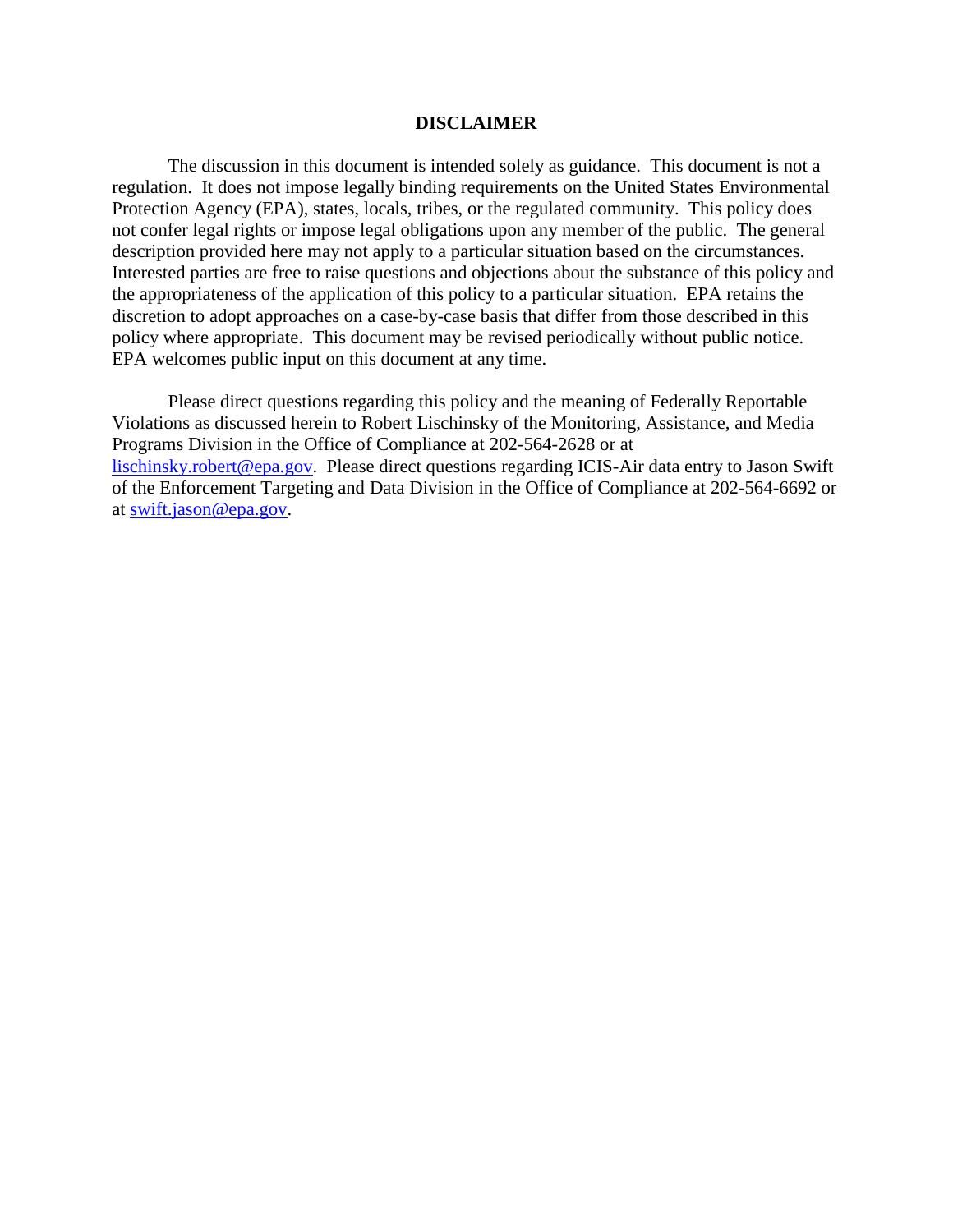#### **GUIDANCE ON FEDERALLY-REPORTABLE VIOLATIONS FOR CLEAN AIR ACT STATIONARY SOURCES September 2014**

### **I. INTRODUCTION**

The purpose of this revised Clean Air Act (CAA) guidance on Federally-Reportable Violations (the FRV Policy) is to outline the types of violations that state, local, and tribal agencies are to report to EPA. This revised FRV Policy is in direct response to concerns voiced by state, local, and tribal air agencies about the reporting burden and lack of clarity of the previous (2010) FRV Policy. Several recent and in-depth discussions with national and regional air representatives as well as individual state, local, and tribal agencies led to a better appreciation for the resource constraints and prioritization challenges that our partners face.

This revised policy reduces the burden associated with this activity by, most notably, narrowing the universe of sources for which violations are to be reported. This more focused policy allows EPA and our state, local, and tribal partners to better prioritize efforts to address air violations with the greatest potential for public health and environmental impact while also improving data accuracy, timeliness, and transparency.

### **II. BACKGROUND**

- On March 22, 2010, the Office of Enforcement and Compliance Assurance (OECA) issued guidance clarifying the definition of FRVs for CAA stationary air sources and the associated minimum data requirements (MDRs) (Memorandum from Adam M. Kushner and Lisa C. Lund to EPA Regional Air Enforcement Directors, EPA Regional Air Enforcement Branch Chiefs, and Regional Counsels, Regions I-X "Clarification Regarding Federally-Reportable Violations for Clean Air Act Stationary Sources") (2010 FRV Memo).
- Agency analysis indicated that many state and local agencies were not reporting minimum required data associated with violations of CAA requirements. Many reported only those violations that met the criteria as High Priority Violations (HPV's).<sup>[1](#page-5-0)</sup> State Review Framework (SRF) evaluations confirmed this inconsistent and under-reporting of violations by states.
- The 2010 FRV Memo was issued to correct the misconception that only violations meeting the criteria as HPVs are to be reported to the EPA national air data system<sup>[2](#page-5-1)</sup>.

<span id="page-5-0"></span><sup>&</sup>lt;sup>1</sup> The Timely and Appropriate Enforcement Response to High Priority Violations Policy was recently revised and reissued on August 25, 2014 (2014 HPV Policy). The HPV Policy provides guidance on the prioritization of a certain subset of significant federally enforceable violations of the CAA and the timely and appropriate enforcement response when such violations are identified.  $\overline{a}$ 

[<sup>\(</sup>http://www2.epa.gov/sites/production/files/documents/issue-ta-rpt.pdf\)](http://www2.epa.gov/sites/production/files/documents/issue-ta-rpt.pdf).

<span id="page-5-1"></span> $^2$  AFS, the national database that supports the CAA stationary source enforcement and compliance program, is being modernized through integration with the Integrated Compliance Information System (ICIS). The new system, called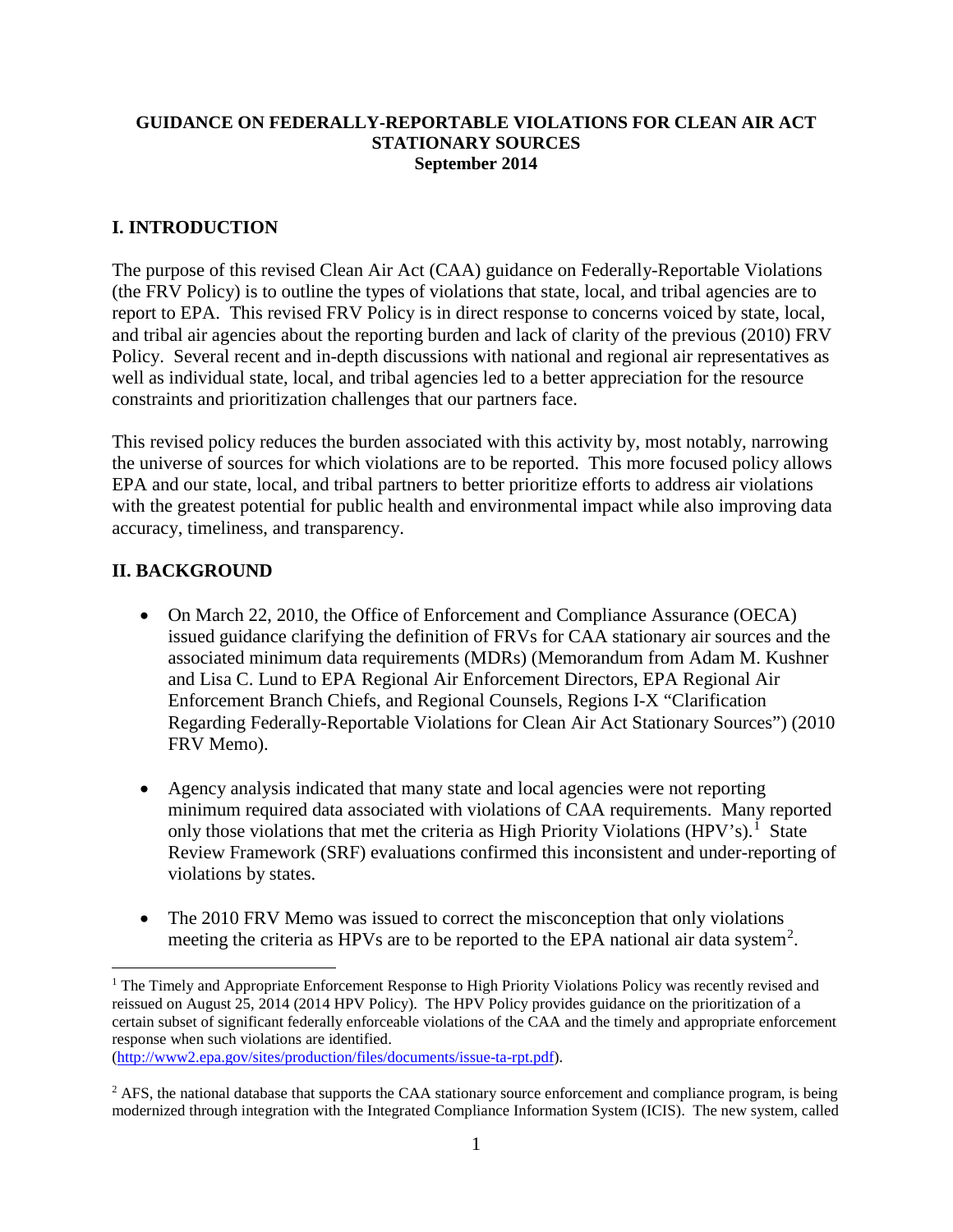HPVs represent a subset of FRVs, which are subject to additional reporting and oversight by EPA. Although HPVs are important based on their potential significant adverse public health and/or environmental impact, the broader universe of FRVs also are important in providing context to the HPV universe and providing the public with access to a broader range of information on the violations and air pollution that affect their communities. Recognizing that the reporting of all FRVs in accordance with the MDRs could be burdensome, the 2010 FRV Memo introduced a "tiered" approach to reporting FRVs taking into consideration state and local resource constraints and reporting burden.

- After issuance of the 2010 FRV Memo, some state/local agencies continued to raise concerns with FRV reporting, most notably during the 2012 Air Facility System Information Collection Request (ICR) Renewal process and the ongoing AFS modernization effort. Agencies that had not previously been reporting consistent with the MDRs perceived the 2010 FRV Memo as requiring additional reporting, which strained state/local agency resources and ultimately led to greater reporting difficulties.
- In response to the concerns of additional burdens, OECA reviewed the EPA guidance on FRVs and committed to engage with the states/locals and tribes to more fully understand their concerns. On January 23, 2013, OECA met with several multi-jurisdictional organizations and state/local agencies and identified several discrete topics requiring additional discussion. In coordination with NACAA, the Environmental Council of the States (ECOS), and the Association of Air Pollution Control Agencies (AAPCA), OECA hosted a series of national conference calls throughout the Spring/Summer of 2013 with the EPA regional offices and a wide array of state/local agencies to obtain their input and solicit individual agency proposals for addressing their concerns while still meeting the reporting needs of EPA. OECA also sought input from the tribal agencies and sent them a draft policy for review.
- This policy supersedes the 2010 FRV Memo and the 1986 Guidance on Federally-Reportable Violations for Stationary Air Sources, and applies to all delegated state, local, and tribal agencies. The purpose of this policy is to outline those CAA violations that are to be reported to EPA, including those violations that may not rise to the level of an HPV. CAA violations that meet the HPV criteria are subject to additional reporting and oversight as provided in the 2014 HPV Policy. This policy is to be implemented consistent with the 2010 "Source Compliance and State Action Reporting Information Collection Request" (ICR) and any subsequent revisions.
- This policy relies fundamentally on the same violation reporting structure and format that historically has been used. However, in issuing this policy, EPA recognizes that a better long-term approach for violation reporting and noncompliance tracking is needed. EPA, in collaboration with our state/local/tribal partners, will look to leverage expected advances in monitoring, reporting, and information sharing to implement a more efficient, effective and transparent CAA compliance monitoring program.

 $\overline{a}$ 

ICIS-Air, will provide users with an easy-to-use, web-based system that supports the CAA stationary source program.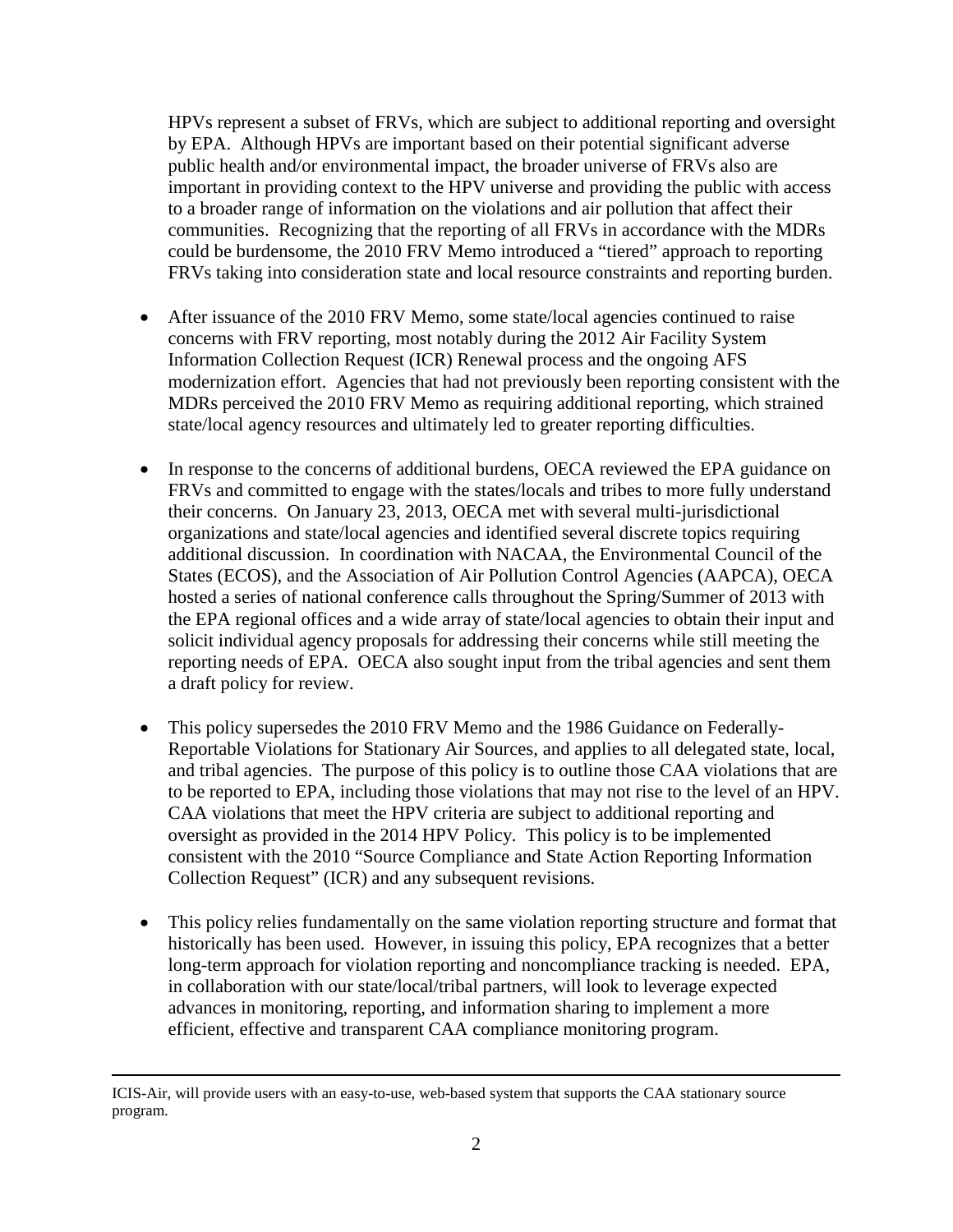### JOINT VISION FOR THE ENHANCED COLLECTION AND EXCHANGE OF INFORMATION

EPA developed this policy at a time when the CAA program and information technology are undergoing transformative change. EPA and our state/local/tribal partners have been collaborating on several efforts to enhance our collective management of the stationary source CAA program based on more complete and timely information and data that are easily and efficiently shared with one another and the public.

With the support of the state/local/tribal agencies, OECA designed a new data system to replace AFS, the national database that supports the CAA stationary source compliance and enforcement program. The new state-of-the-art data system, ICIS-Air, offers a cost-efficient, intuitive, web based system that will support existing and future needs in implementing the CAA program. ICIS-Air includes modern computer and web technologies; user friendly interfaces to reduce reporting burden by eliminating dual reporting and supporting e-reporting; and multiple ways to gain access to high quality, integrated and more complete data. ICIS-Air will allow for improved targeting, program management, oversight and transparency. It also positions us to embrace the new E-Enterprise and Next Generation Compliance initiatives, and the National Environmental Information Exchange Network.

- E-Enterprise (a joint initiative of the states and EPA)<sup>[3](#page-7-0)</sup> and the Next Generation Compliance initiatives seek to increase the ability of EPA and our partners to achieve more widespread compliance. Information needs to be more accessible to enhance the performance of both the government and regulated community. To build a 21<sup>st</sup> Century government, EPA is striving to maximize the use of advanced emissions/pollutant detection technology to obtain quality information about emissions and expand the use of electronic reporting. [4](#page-7-1) Improved data and improved access to that data facilitates improved compliance. Sharing information through E-Enterprise is one of the new tools and strategies we need to embrace to build more efficient and cost-effective partnerships. Good government and the reality of scarcer resources necessitate that we work together to ensure the efficiency, efficacy, and coordination of our efforts to implement the CAA requirements.
- We recognize that our regulatory programs must continue to evolve by designing regulations that incorporate new IT and field technologies, including furtherance of increased electronic reporting. Better access to real-time data not only improves compliance, but also allows for innovative compliance approaches. As a result, we will be able to improve coverage of the regulated universe of sources and expand the range of compliance monitoring activities that are available for making and reporting compliance determinations beyond the traditional on-site compliance evaluations.

<span id="page-7-0"></span><sup>&</sup>lt;sup>3</sup> See Joint Governance Statement of the U.S. EPA and ECOS regarding the Joint EPA/ECOS E-Enterprise Initiative (December 5, 2012).  $\overline{a}$ 

<span id="page-7-1"></span><sup>4</sup> See ECOS Resolution "E-Enterprise for the Environment Leadership Council" (Resolution Number 13-3, September 16, 2013); see also ECOS Resolution "Environmental Performance Data and Metrics" (Resolution Number 13-4, September 18, 2013).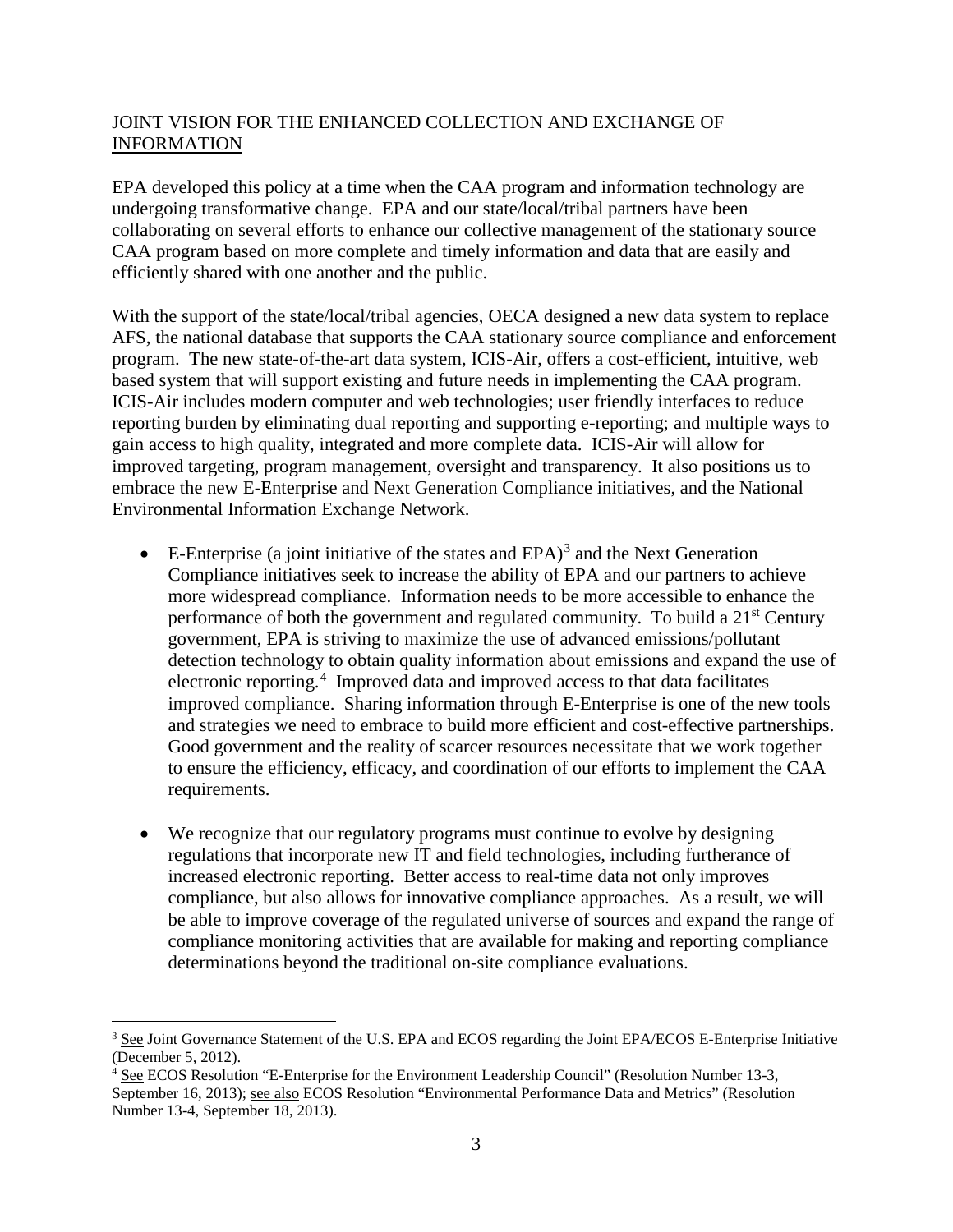- As a partnership between EPA and the state/local/tribal agencies, the Exchange Network is improving access to higher quality environmental information using modern technology to facilitate regulatory reporting and data sharing. It is envisioned that the Exchange Network will become the preferred way EPA and the state/local/tribal agencies share and exchange data.<sup>[5](#page-8-0)</sup> An effort is now underway supporting data modernization that will expand the Exchange Network to include a data flow for CAA stationary source compliance and enforcement data.
- E-Enterprise and Next Generation Compliance will allow us to leverage the success of the Exchange Network by utilizing shared technology and mutually agreed upon data standards for automated and efficient data exchange. This will result in more accurate, complete, and timely information.
- Cooperative federalism and a mutual commitment to modernize approaches to environmental protection necessitates that EPA and our state/local/tribal partners look toward collection of timely, accurate, and complete data as well as increased access to this data. ICIS-Air is consistent with this vision. While EPA designed ICIS-Air to accommodate the reporting of the current minimum data requirements for program management and oversight, EPA also designed ICIS-Air with the capabilities to improve data analysis and information sharing in the future. ICIS-Air's current and future functionality will help improve compliance and ultimately the ability to protect human health and the environment.

# **III. FRV POLICY: THE IMPORTANCE AND PURPOSE OF REPORTING CAA VIOLATIONS**

A fundamental principle of effective compliance monitoring programs is having a complete and accurate inventory of sources with timely information on potential compliance problems. This concept exists across all major environmental programs, and for the CAA program, the means by which to obtain such an inventory is through the reporting of CAA violations. Reporting violations of the CAA in a national data system is critical as it allows EPA to:

- Manage and oversee state/local/tribal compliance and enforcement programs to ensure effectiveness and consistency across these programs.
- Focus compliance and enforcement activities on the sources with the greatest potential for adversely affecting human health and environmental problems.
- Develop compliance and enforcement strategies (including national enforcement initiatives) by providing, for example, compliance and enforcement data on sources, sectors, pollutants, types of emission units.

<span id="page-8-0"></span><sup>5</sup> See ECOS Resolution "State/EPA Commitment to the Full Implementation of the National Environmental Information Exchange Network" (Resolution Number 09-4, March 23, 2009); EPA Administrator Lisa Jackson's Memorandum "Achieving the Promise of the National Environmental Information Exchange Network" (July 7, 2009).  $\overline{a}$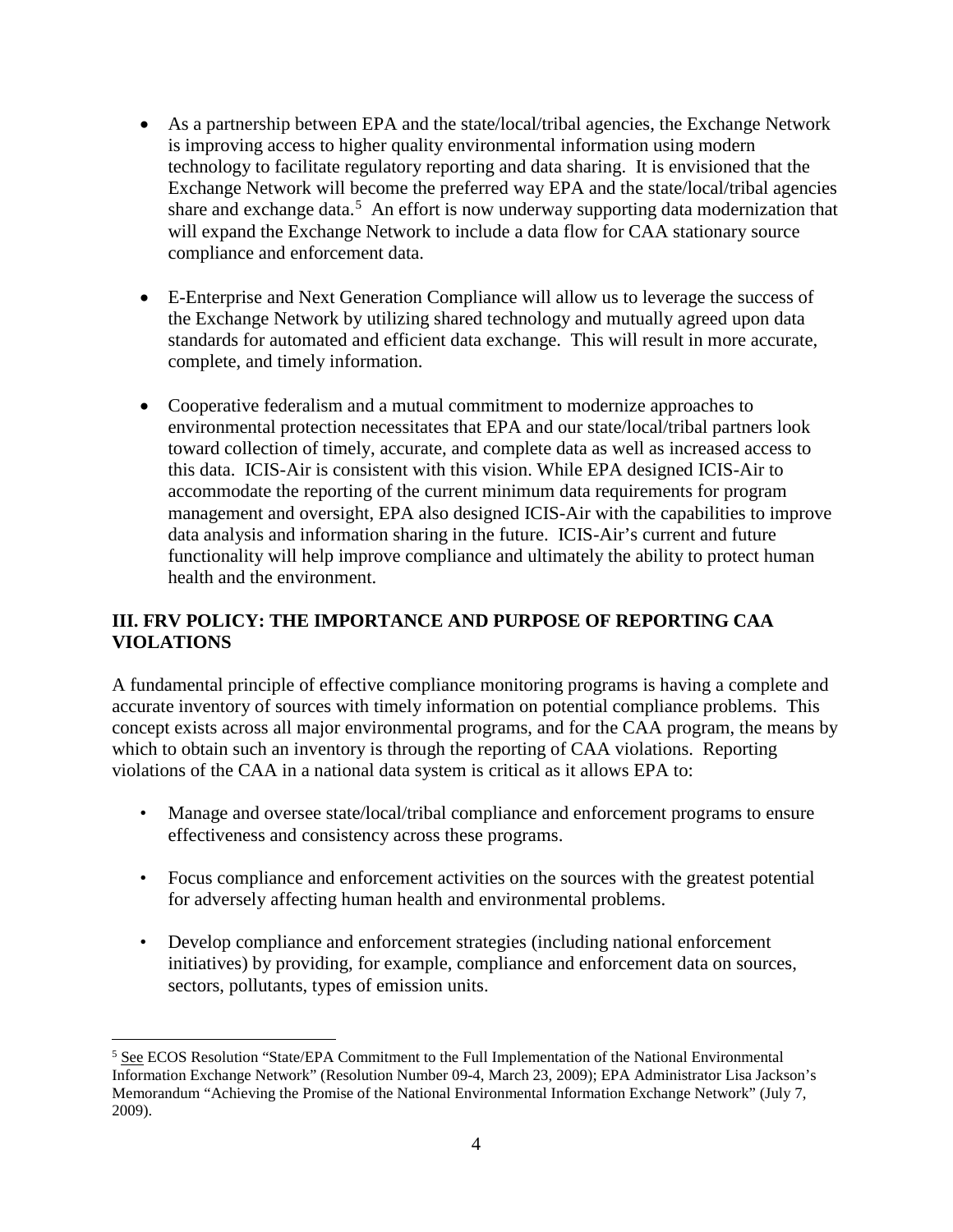- Conduct regulatory analyses and design new or modified regulations by providing data that may reflect the understanding or ability of regulated sources to comply with current regulations and permits.
- Provide the public with readily accessible and detailed information about sources' compliance with the CAA in a national, consistent, and understandable format.
- Be transparent regarding not only the EPA enforcement actions, but also those compliance monitoring activities of delegated states/locals/tribes so people have a broader understanding of the performance of both government and the regulated community.
- Provide a firm foundation for both policymaking and providing complete and timely responses to inquiries (e.g., Congress, Office of Management and Budget OMB, the public) about our compliance and enforcement programs.

# **IV. SCOPE OF FRV POLICY/UNIVERSE OF SOURCES**

- To minimize burden on our state/local/tribal partners, EPA is limiting the FRV reportable source universe whose violations are reportable and the scope of data to be reported as provided in this policy. The FRV reportable source universe is a subset of the ICIS-Air reportable source universe.
- For purposes of this policy, the applicable universe of sources whose violations of federally enforceable requirements are to be reported to EPA is the following:
	- o Title V Major Sources: Major sources as defined in CAA 501(2);
	- o SM-80 Sources: Minor sources that have taken an enforceable limit to remain minor sources, called synthetic minor sources<sup>[6](#page-9-0)</sup>, that emit or have the potential to emit (PTE)<sup>[7](#page-9-1)</sup> at or above 80 percent of the Title V major source threshold;
	- o Sources included in an alternative CAA Stationary Source Compliance Monitoring Strategy (CMS) plan;
	- o Any source at which a HPV has been identified.
- In determining whether a synthetic minor source is an SM-80 and falls within the universe of sources subject to this policy, all synthetic minor sources with PTE at or above the 80 percent major source threshold are included regardless of whether the actual emissions are lower. If a state/local/tribal agency does not differentiate sources based on

<span id="page-9-0"></span><sup>6</sup> Sources that take enforceable limits to remain a minor source are called Synthetic Minor sources. Minor sources that have not taken enforceable limits to constrain their emissions below the major source thresholds are not included in this universe. These sources are often called True Minor sources.  $\overline{a}$ 

<span id="page-9-1"></span> $7$  PTE means the maximum capacity of a stationary source to emit a pollutant under its physical and operational design. Any physical or operational limitation on the capacity of the source to emit a pollutant, including air pollution control equipment and restrictions on hours of operation, shall be treated as part of its design if the limitation or the effect it would have on emissions is enforceable or legally and practicably enforceable by a State or local air pollution control agency.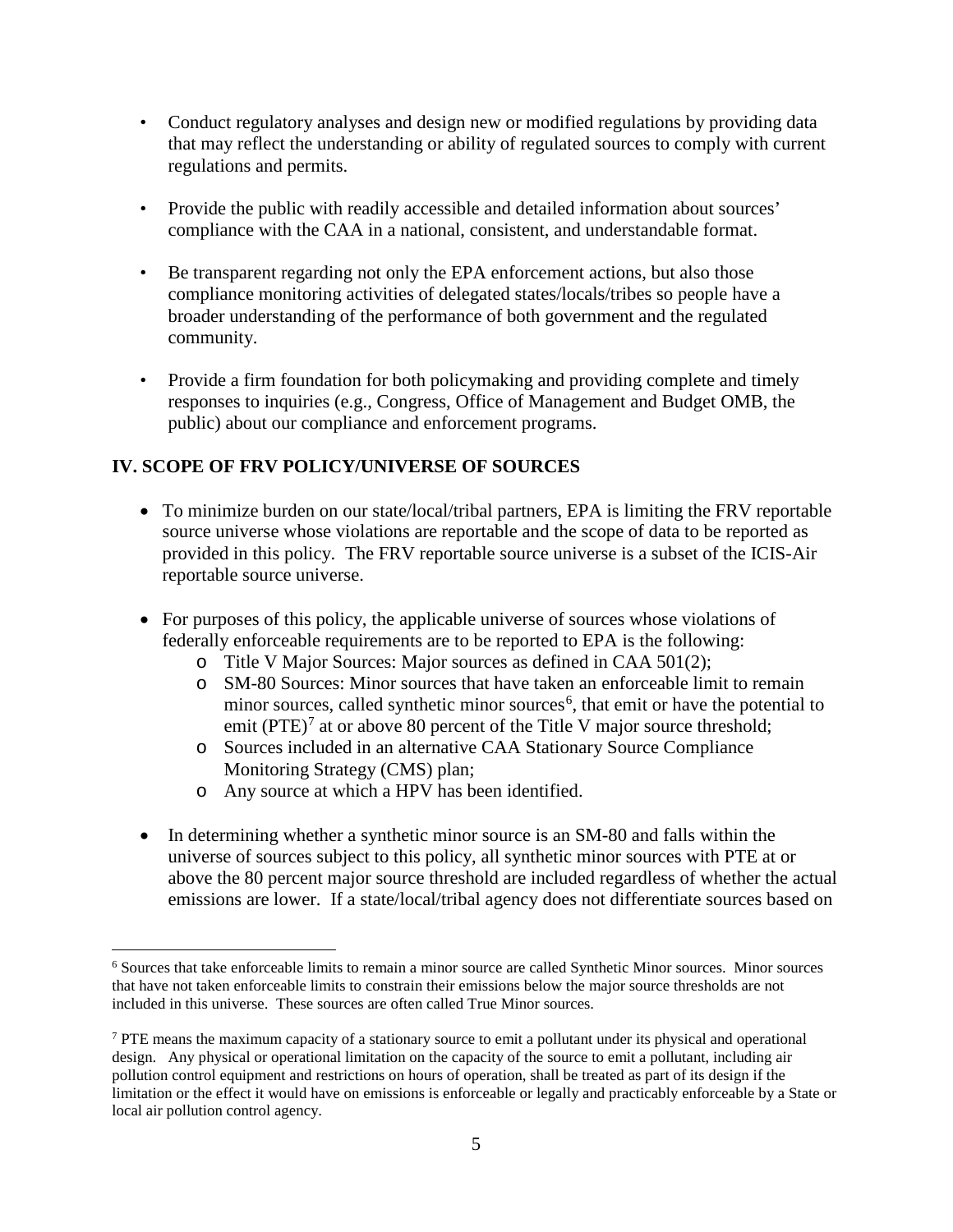PTE, all synthetic minor sources are included within the scope of this policy, and consistent with the CAA CMS, designated as SM-80s.

- This FRV reportable source universe aligns with the CAA  $CMS<sup>8</sup>$  $CMS<sup>8</sup>$  $CMS<sup>8</sup>$  and, as such, provides consistency to the delegated agencies. This narrow universe of sources, as opposed to all sources subject to CAA requirements, reduces the burden of reporting CAA violations, which in turn, should result in improved reporting.
- This FRV reportable source universe enables states/locals/tribes to direct resources to those sources that are most likely to have the greatest localized impact on the environment and public health. Our limited focus on this applicable FRV reportable source universe acknowledges the current resource constraints and the potential difficulties if we were to now expand the FRV reportable source universe to all sources subject to the CAA.
- EPA may revise the universe of sources subject to this FRV policy as we continue to make advances in pollution monitoring and information technologies to take full advantage of the opportunities made available through Next Generation Compliance and 21<sup>st</sup> Century government. EPA will consult with the state/local/tribal agencies before any revisions to this policy or the CAA MDRs are made.
- The following additional criteria for designating the universe of sources is allowed for state and local agencies with areas designated as "Extreme", "Severe", or "Serious" for ozone or "Serious" for particulate matter-10 (PM10):

- 100 tons per year (TPY) or more of any criteria pollutant; 10 TPY or more of any hazardous air pollutant (HAP); or 25 TPY or more of any combination of HAPs may continue to be used as the threshold for reporting upon approval from the appropriate region.

- To receive approval to use the above thresholds and not the more stringent thresholds for ozone and PM10, state/local/tribal agencies are to ensure that compliance and enforcement information on their entire source universe is readily accessible to the public and EPA (e.g., data system, website).

• The reporting of violations at sources not included within the FRV reportable source universe and, therefore, not included within the scope of this policy to ICIS-Air, while considered a best practice, is voluntary. States/locals/tribes may wish to include violations at such sources to capture the full extent of their compliance and enforcement program. Agencies may elect to include violations at these other sources because those violations could potentially have a significant localized impact for which the public would benefit from knowing.

 $\overline{a}$ 

<span id="page-10-0"></span><sup>8</sup> The CAA CMS was recently revised and reissued on July 14, 2014 (2014 CMS Policy). (http://www.epa.gov/compliance/resources/policies/monitoring/caa/cmspolicy.pdf)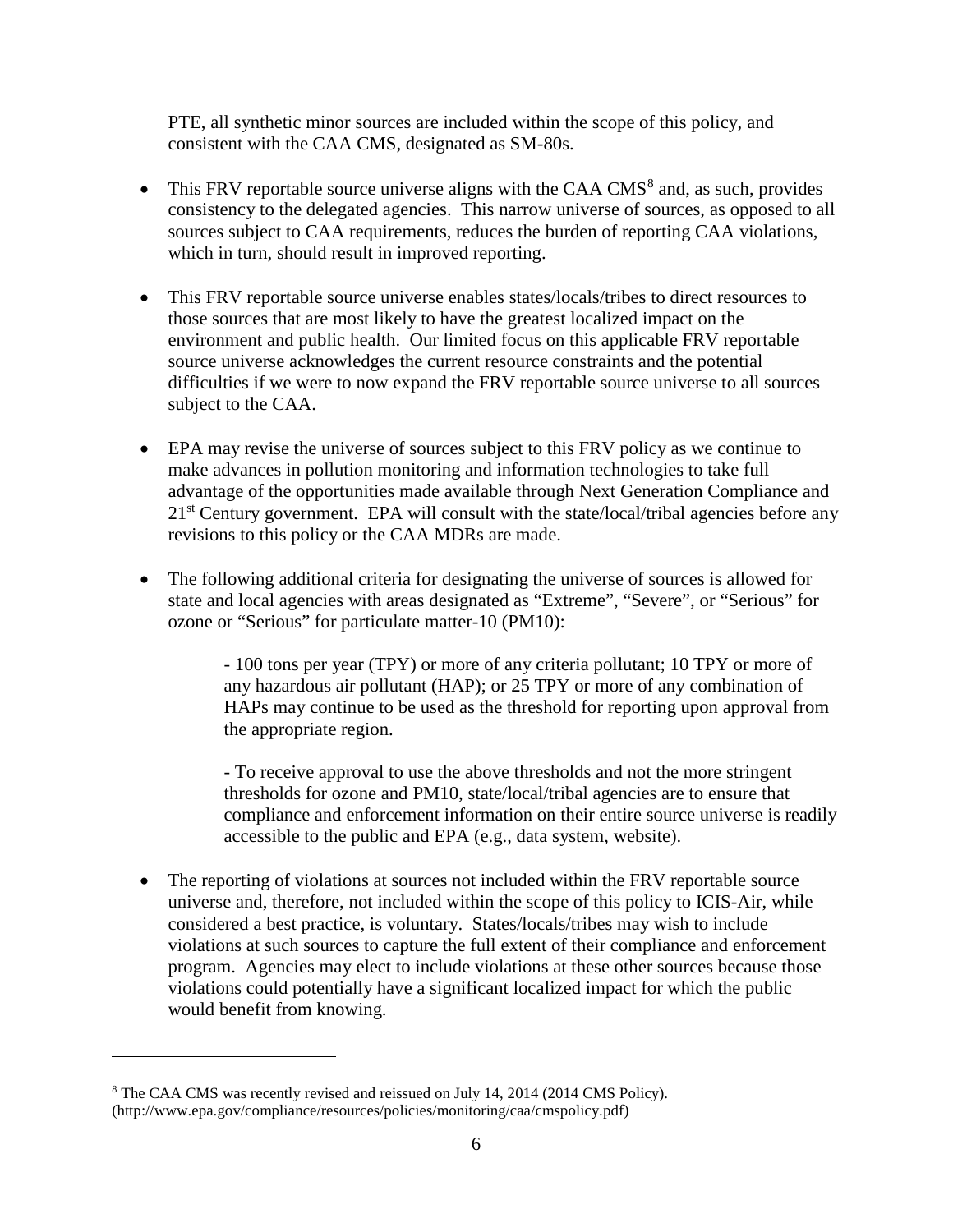#### **V. REPORTABLE VIOLATIONS AT AN APPLICABLE SOURCE**

- Generally, the process for determining a violation is as follows:
	- (1) A compliance monitoring activity (e.g., Full or Partial Compliance Evaluation) conducted by an authorized inspector who is compliant with the state/local/tribal policies and processes.<sup>[9](#page-11-0)</sup>
	- (2) After collecting and analyzing information as appropriate, the inspector will document preliminary observations and a comparative analysis of the collected information with applicable rules, regulations, and standards. For example, the inspector may collect information indicating a deviation or excursion from a regulatory/permit requirement, a deficiency, or exceedance of an emission limit or surrogate parameter.
	- (3) Thereafter, the appropriate agency official (e.g., inspector's supervisor, agency attorney) will review the inspector's observations and collected information to determine whether there is sufficient support to make an agency determination of a violation and whether that violation rises to the level of an HPV.[10](#page-11-1)
- Violations of federally enforceable CAA requirements at an applicable source (Section IV) which are to be reported to EPA are called Federally Reportable Violations or FRVs.<sup>[11](#page-11-2)</sup> The applicable CAA programs for FRV reporting are NSPS, NESHAP, MACT, NSR, PSD, EPA approved SIP, and Title V. FRVs include the following:

\* Violations of any emission limitation, emission standard or surrogate parameter.

\* Procedural violations including:

- Failure to maintain reports and underlying records as required by permit or regulation such as:
	- continuous emissions monitoring system (CEM) and continuous parameter monitoring reports
	- malfunction reports
	- excess emission reports
	- semi-annual monitoring and periodic monitoring reports
- Failure to timely test (e.g., performance test) or conduct valid monitoring as required by permit or regulation
- Failure to timely report (e.g., annual compliance certifications)
- Failure to construct, install, or operate facility/equipment in accordance with the
- permit or regulation (e.g., CEMs or other monitoring equipment)
- Failure to obtain or maintain a permit (e.g., expired permit)

<span id="page-11-0"></span> $9$  See the 2014 CMS Policy (pp.7 and 9) for a detailed discussion on authorized inspectors.

<span id="page-11-2"></span><span id="page-11-1"></span> $10$  When a delegated agency has determined that a deviation/excursion identified by an inspector is not a violation, the agency does not need to report that deviation/excursion to EPA. However, if a facility reports a deviation on a Title V annual compliance certification, the deviation is to be reported to ICIS-Air. See the 2014 CMS Policy, p. 16. <sup>11</sup> In accordance with the current ICR and MDRs, delegated agencies report an FRV by updating the compliance status in AFS. While AFS is being modernized (the new data system is ICIS-Air), the MDR for reporting FRVs remains. Reporting MDRs will be revised according to this policy revision and the revision of the HPV Policy. Agencies will report FRVs in the new system by using the violation type in lieu of the compliance status.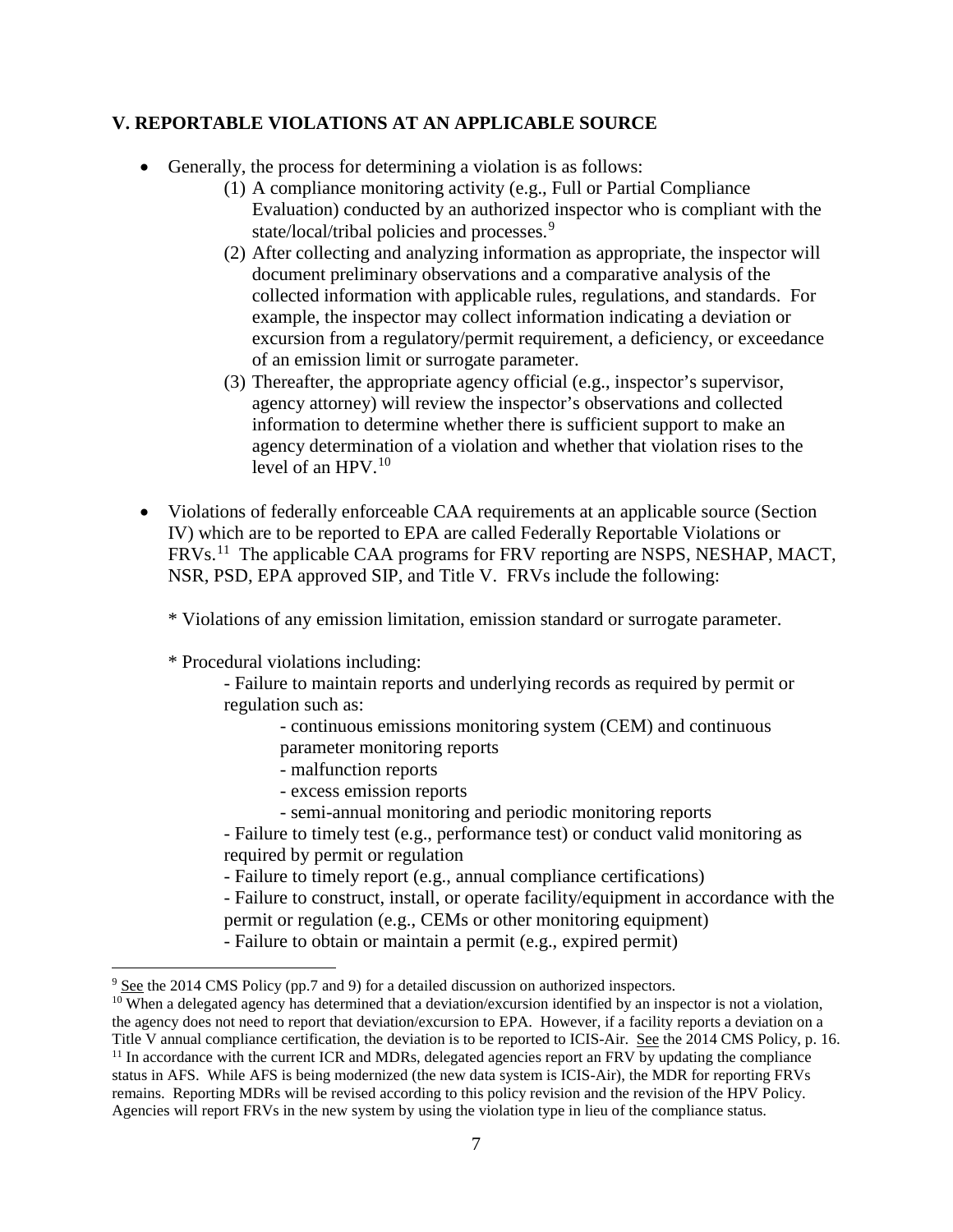- Work practice violation
- Violation of consent decree, court order or administrative order

Agencies also may optionally report violations at sources not within the scope of this policy to ICIS-Air. If agencies do not report such violations to ICIS-Air, EPA assumes the agencies will continue to maintain such violation data. EPA encourages states/locals/tribes to make that data publicly available consistent with state public record laws (e.g., state FOIA laws), and using any appropriate available means (e.g., docket center, state website, data system).

• Regardless of whether violations of a federally enforceable CAA requirement are identified as FRVs or further distinguished as HPVs, EPA considers all such violations to be important. Thus, in accordance with this FRV Policy and the HPV Policy, both FRVs and HPVs are to be addressed as appropriate and reported into ICIS-Air.

### **VI. PROCESS AND TIMING FOR REPORTING FRVS**

• FRVs are to be reported on a Case File in ICIS-Air. At the time of reporting the FRV, the state/local/tribe is to create a Case File, if one does not already exist upon which to report the FRV. Once a Case File in ICIS-Air is available to report the FRV, the state/local/tribe is to report the violation type, the applicable federal air program (i.e., NSPS, NESHAP, MACT, NSR, PSD, EPA-approved SIP, Title V) or implementing state/local regulation, and pollutant(s), where applicable, that are associated with the violation.

> - If at the time of reporting an FRV, the federal air program is unknown, ICIS-Air will allow the reporting agency, as an alternative, to report that a federally enforceable requirement has been violated and provide the equivalent state/local/tribal regulation.

> - If the state/local/tribe chooses to optionally report a non-FRV or other violation, the agency will be able to indicate that a non-federally enforceable requirement has been violated and provide the state/local/tribal regulation.

> - For a federally enforceable violation that is further distinguished as an HPV, information that is to be reported into ICIS-Air, in addition to the above, is the following: Day Zero Date; Discovery Action; Addressing Action; and Resolving Action.

- FRVs are expected to be reported as soon as practicable and as early as the agency determination to ICIS-Air. In accordance with the ICR, an FRV is to be reported to ICIS-Air within 60 days of the FRV determination.
- Having the FRV reported no later than 60 days after the FRV determination rather than deferring such reporting until an enforcement action is taken is necessary to: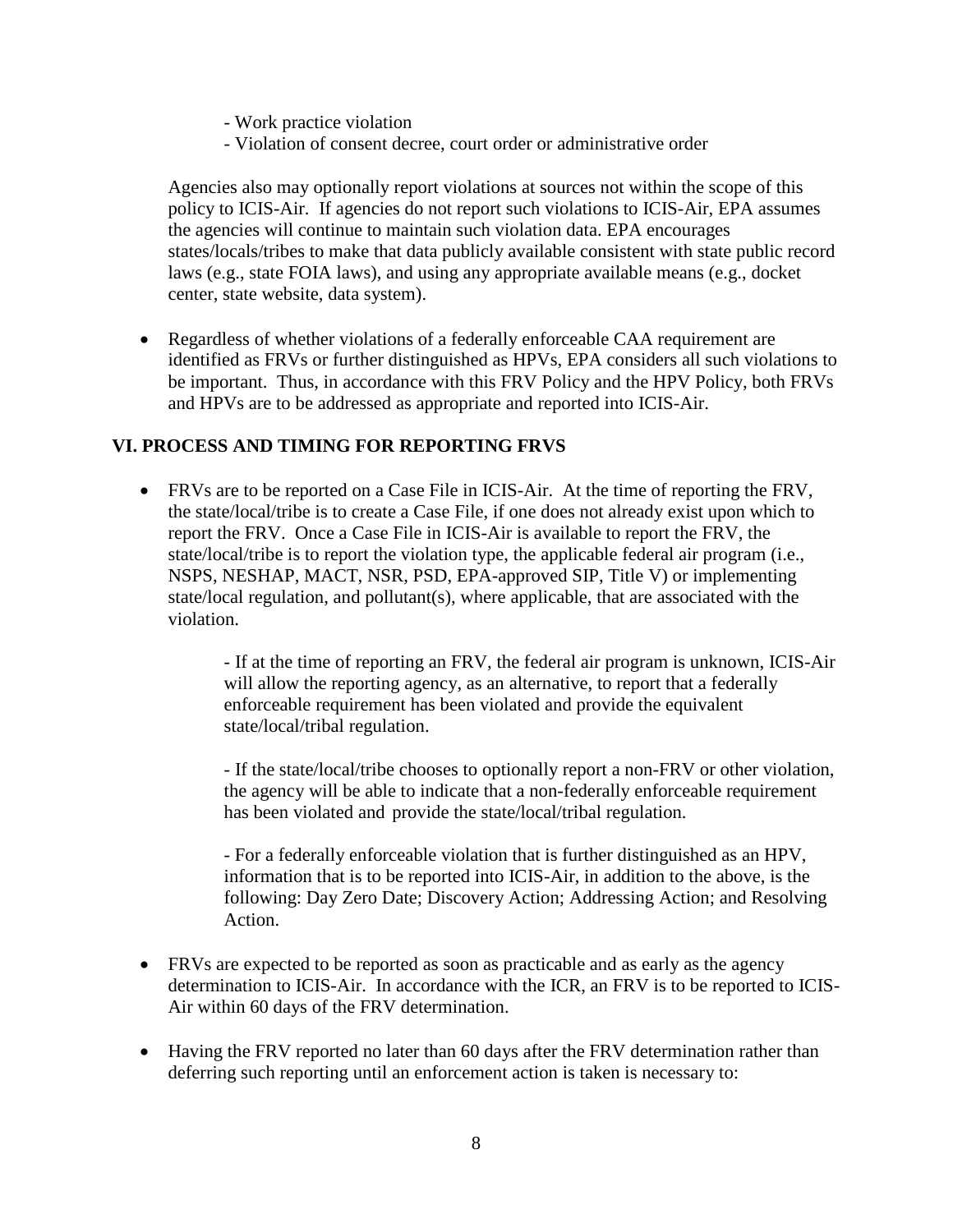- avoid having a potentially significant amount of time lapse between the compliance evaluation being completed and the identified alleged non-compliance being reported, during which time the public has no knowledge of what may be occurring at the source.

- address those situations where the public would otherwise never be informed of an FRV when such violation is determined not to require a formal enforcement action.

• The issuance of a notice of violation for the FRV reportable source universe is an MDR that is to be reported. Thus, in addition to reporting the FRV, the state/local/tribe is to report the formal notice of violation that has been issued to the source in the Enforcement Action Module of ICIS-Air.

> - A formal notice of violation is one step in the investigation and enforcement of violations of statutes and regulations. A formal notice of violation notifies the recipient that EPA or the delegated agency believes the recipient committed one or more violations and can provide instructions for coming into compliance. It also typically offers an opportunity for the recipient to discuss their actions, including efforts to achieve compliance. EPA or the delegated agency considers all appropriate information to determine the final enforcement response.

- Formal notice of an FRV or potential FRV to a source may be provided via a variety of mechanisms. For example, such formal notice may be a Notice of Violation (NOV), Notice to Correct (NTC), Notice of Opportunity to Correct (NOC), Notice to Comply (NTC), or Notice of Noncompliance (NON). Regardless of the name of the formal notice of violation, if the purpose of the formal notice is to notify a source of an FRV, it is to be reported to ICIS-Air. An Agency also may optionally report when the source was initially advised of a violation or potential violation. Methods of advisement may include meetings, teleconferences and electronic correspondence (e.g., e-mails).
- The state/local/tribe may elect to identify the Case File under which an FRV is reported as enforcement sensitive in ICIS-Air. The agency should be circumspect when making an enforcement sensitive designation and should only do so when there are concerns with public release of an FRV at the time of the FRV determination as a result of a legal or legislative constraint imposed upon the agency or when taking into consideration enforcement strategy.
- The state/local/tribal identification of the Case File as enforcement sensitive will result in the FRV not being available to the public<sup>[12](#page-13-0)</sup> and will keep it from being displayed on an EPA public website (e.g., Enforcement and Compliance History Online (ECHO)).<sup>13</sup> The ability to report information as enforcement sensitive will allow case development to continue unhindered, prevent interference with enforcement proceedings, ensure due

 $\overline{a}$ 

<span id="page-13-0"></span> $12$  Nothing in this policy creates a legal basis for asserting a legal privilege against disclosure of any information.

<span id="page-13-1"></span><sup>13</sup> http://www.epa-echo.gov/echo/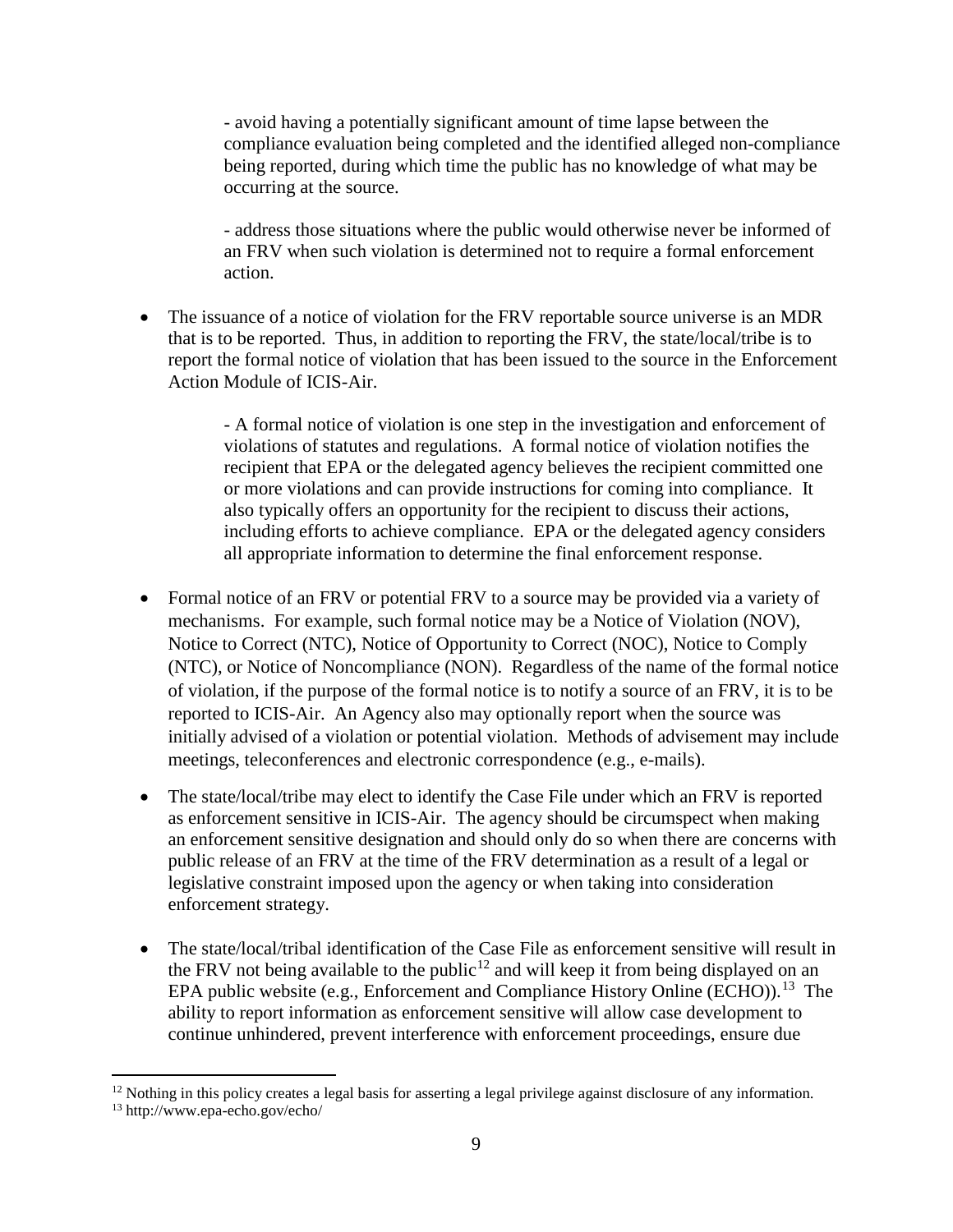process, and retain attorney-client privilege while also accommodating those state/local/tribal agencies with legal and legislative constraints.

- The reporting agency will be responsible for identifying (i.e., flagging) the Case File under which an FRV is reported as enforcement sensitive in ICIS-Air.

- The Case File (and the FRV) may remain as enforcement sensitive until an informal enforcement action such as a formal notice of violation (see above description of a formal notice) has been reported or a formal enforcement action has been taken or when an agency voluntarily removes the designation, whichever is first. These actions constitute public records which are available for public release. At such time, the reporting agency is responsible for removing the enforcement sensitive designation from the Case File; thereby, allowing for public release of the FRV.

- As discussed in Section VII, the reporting requirement regarding the linking of activities and actions is currently limited to HPV reporting. However, once a formal notice of violation regarding an FRV has been issued to the source, the reporting agency also has the option to link the notice to the Case File in lieu of removing the enforcement sensitive designation. The linkage of the formal notice (as a public record) to the Case File will result in the Case File and the FRV becoming public.

- An agency may elect to optionally report additional details about each FRV. For example, information such as the FRV Determination Date, the Occurrence Start and End Date, and the Number of Claims corresponding to each FRV may be reported into ICIS-Air.
- When the state/local/tribe is reporting FRVs, EPA does not have the presumption that a formal enforcement action is to be taken with each reported violation. While EPA expects each agency to address, as appropriate, all identified violations of federally enforceable requirements, such identification does not always impose an inalterable duty to bring a formal action.

- However, EPA continues to have the expectation consistent with underlying applicable requirements that all sources are to be in compliance on a continuous basis or will have violations resolved in a reasonable appropriate time frame. Thus, even FRVs for which a formal enforcement action is not to be taken need to be reported for program management and analytical purposes.

- ICIS-Air accommodates non-enforcement resolution if users choose to report. The state/local/tribe may elect to report non-enforcement resolutions in ICIS-Air on the Case File. Non-enforcement resolution actions include, but are not limited to, No Action Necessary, No Further Action Required At this Time, and Closeout Memos.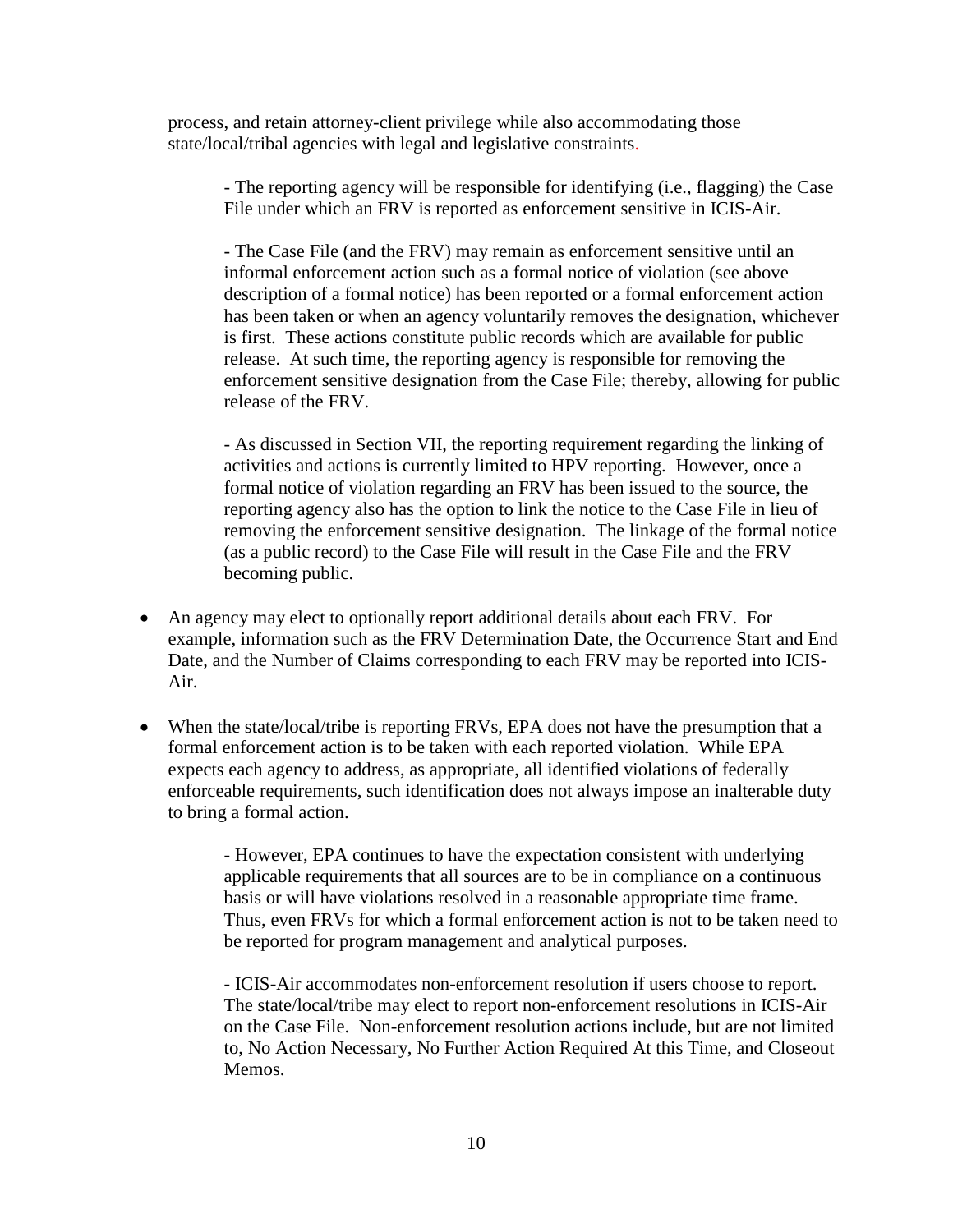- When an enforcement performance issue is discovered with an individual state/local/tribal enforcement program, the EPA role is to raise the issue, clarify expectations, and work in a collaborative manner with the agency to reach agreement on the steps needed to obtain resolution. For instance, if an FRV without a formal enforcement action were to persist for an unreasonable amount of time (which would be determined by the particular facts) or were to be repeated indicating possible recalcitrance, the response to the FRV may need to be escalated. Having all FRVs reported, even those with enforcement action being initially deemed unnecessary, allows EPA to assist agencies in identifying and addressing programmatic issues such as a routine failure to take timely or appropriate enforcement actions when required to resolve a violation and prevent pollution from continuing unabated.

- Also, for overall management of the CAA stationary source program, it is essential for the state/local/tribal agency to report FRVs that are swiftly resolved with compliance verified for which a formal enforcement action was not required. This information is needed in capturing historic non-compliance, designing improved regulations taking into account such information streams, developing innovative compliance approaches and advances in new technology, optimizing facility operations, and increasing transparency.

• In instances where a Case File includes the same violation occurring multiple times, the state/local/tribe can report the violation once while indicating the number of such violations.

### **VII. ICIS-AIR AND POTENTIAL FRV ACTION LINKING**

- The requirement to link activities and actions (e.g., relating compliance evaluations to the violations and addressing actions) is currently limited to HPV reporting. EPA understands the difficulties certain agencies experienced with HPV reporting and action linking in the legacy AFS data base. We also recognize the potential changes needed with regard to individual agency processes and structures, as well as the possible changes in state/local environmental compliance and enforcement data systems, if linking were to be expanded now to FRV reporting. In addition, we understand that changes to state/local data systems may be further complicated because they may be part of an enterprise system that includes multiple state/local agencies and departments.
- However, in fulfilling our managerial and oversight responsibilities, it is critical that we not only know that violations are being identified but that they are being timely addressed and appropriately resolved. The linking of actions allows us to have a more comprehensive understanding of the outcomes of evaluations, the origins of the identified violations, and the overall enforcement process. Although FRV linking is voluntary, it is considered a best practice and can be accommodated in ICIS-Air.
- EPA will continue to evaluate, in partnership with the states/locals/tribes, the potential for FRV action linking in the future. While such action linking will have benefits, we need